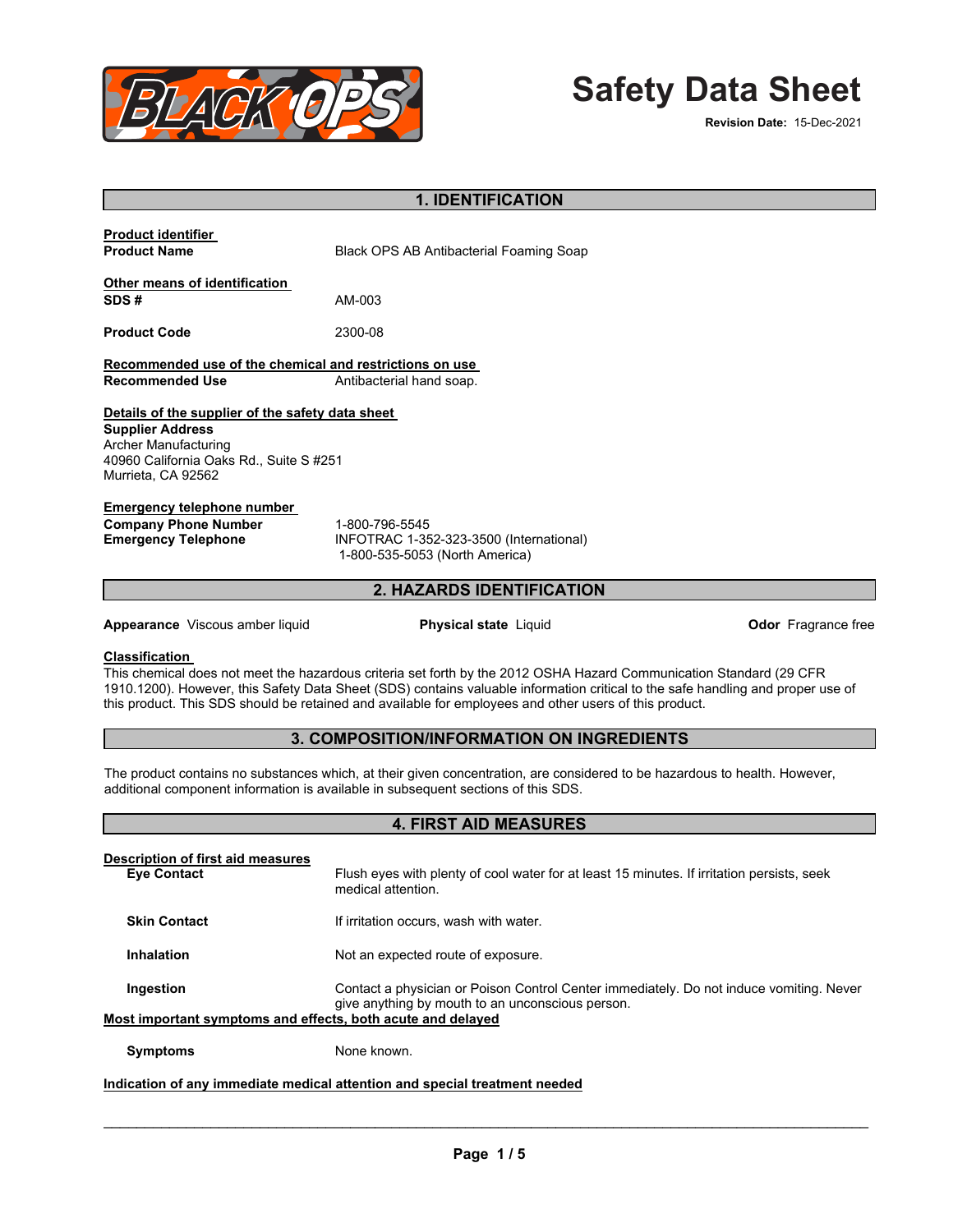\_\_\_\_\_\_\_\_\_\_\_\_\_\_\_\_\_\_\_\_\_\_\_\_\_\_\_\_\_\_\_\_\_\_\_\_\_\_\_\_\_\_\_\_\_\_\_\_\_\_\_\_\_\_\_\_\_\_\_\_\_\_\_\_\_\_\_\_\_\_\_\_\_\_\_\_\_\_\_\_\_\_\_\_\_\_\_\_\_\_\_\_\_ **Notes to Physician Treat symptomatically.** 

# **5. FIRE-FIGHTING MEASURES**

### **Suitable Extinguishing Media**

Use extinguishing measures that are appropriate to local circumstances and the surrounding environment.

### **Unsuitable Extinguishing Media** None known.

### **Specific Hazards Arising from the Chemical**

Product is not flammable or combustible.

### **Protective equipment and precautions for firefighters**

As in any fire, wear self-contained breathing apparatus pressure-demand, MSHA/NIOSH (approved or equivalent) and full protective gear.

# **6. ACCIDENTAL RELEASE MEASURES**

| Personal precautions, protective equipment and emergency procedures   |                                                                                                                                                                                                               |  |  |  |  |
|-----------------------------------------------------------------------|---------------------------------------------------------------------------------------------------------------------------------------------------------------------------------------------------------------|--|--|--|--|
| <b>Personal Precautions</b>                                           | Use personal protective equipment as required.                                                                                                                                                                |  |  |  |  |
| <b>Environmental precautions</b>                                      |                                                                                                                                                                                                               |  |  |  |  |
| <b>Environmental precautions</b>                                      | Avoid contact of large amounts of spilled material runoff with soil and surface waterways.<br>See Section 12 for additional Ecological Information.                                                           |  |  |  |  |
| Methods and material for containment and cleaning up                  |                                                                                                                                                                                                               |  |  |  |  |
| <b>Methods for Containment</b>                                        | Prevent further leakage or spillage if safe to do so.                                                                                                                                                         |  |  |  |  |
| <b>Methods for Clean-Up</b>                                           | Absorb with inert material. Flush area with water.                                                                                                                                                            |  |  |  |  |
|                                                                       | 7. HANDLING AND STORAGE                                                                                                                                                                                       |  |  |  |  |
| <b>Precautions for safe handling</b>                                  |                                                                                                                                                                                                               |  |  |  |  |
| <b>Advice on Safe Handling</b>                                        | Handle in accordance with good industrial hygiene and safety practice.                                                                                                                                        |  |  |  |  |
| Conditions for safe storage, including any incompatibilities          |                                                                                                                                                                                                               |  |  |  |  |
| <b>Storage Conditions</b>                                             | Keep container tightly closed. Store between 0°C (32°F) to 50°C (122°F). Keep exposed<br>cartridges out of reach of children. If swallowed, get medical help or contact a poison<br>control center right away |  |  |  |  |
| <b>Incompatible Materials</b>                                         | None known.                                                                                                                                                                                                   |  |  |  |  |
|                                                                       | 8. EXPOSURE CONTROLS/PERSONAL PROTECTION                                                                                                                                                                      |  |  |  |  |
| <b>Exposure Guidelines</b>                                            | This product, as supplied, does not contain any hazardous materials with occupational<br>exposure limits established by the region specific regulatory bodies                                                 |  |  |  |  |
| <b>Appropriate engineering controls</b>                               |                                                                                                                                                                                                               |  |  |  |  |
| <b>Engineering Controls</b>                                           | Good general ventilation should be sufficient to control worker exposure to airborne<br>contaminants.                                                                                                         |  |  |  |  |
| Individual protection measures, such as personal protective equipment |                                                                                                                                                                                                               |  |  |  |  |

\_\_\_\_\_\_\_\_\_\_\_\_\_\_\_\_\_\_\_\_\_\_\_\_\_\_\_\_\_\_\_\_\_\_\_\_\_\_\_\_\_\_\_\_\_\_\_\_\_\_\_\_\_\_\_\_\_\_\_\_\_\_\_\_\_\_\_\_\_\_\_\_\_\_\_\_\_\_\_\_\_\_\_\_\_\_\_\_\_\_\_\_\_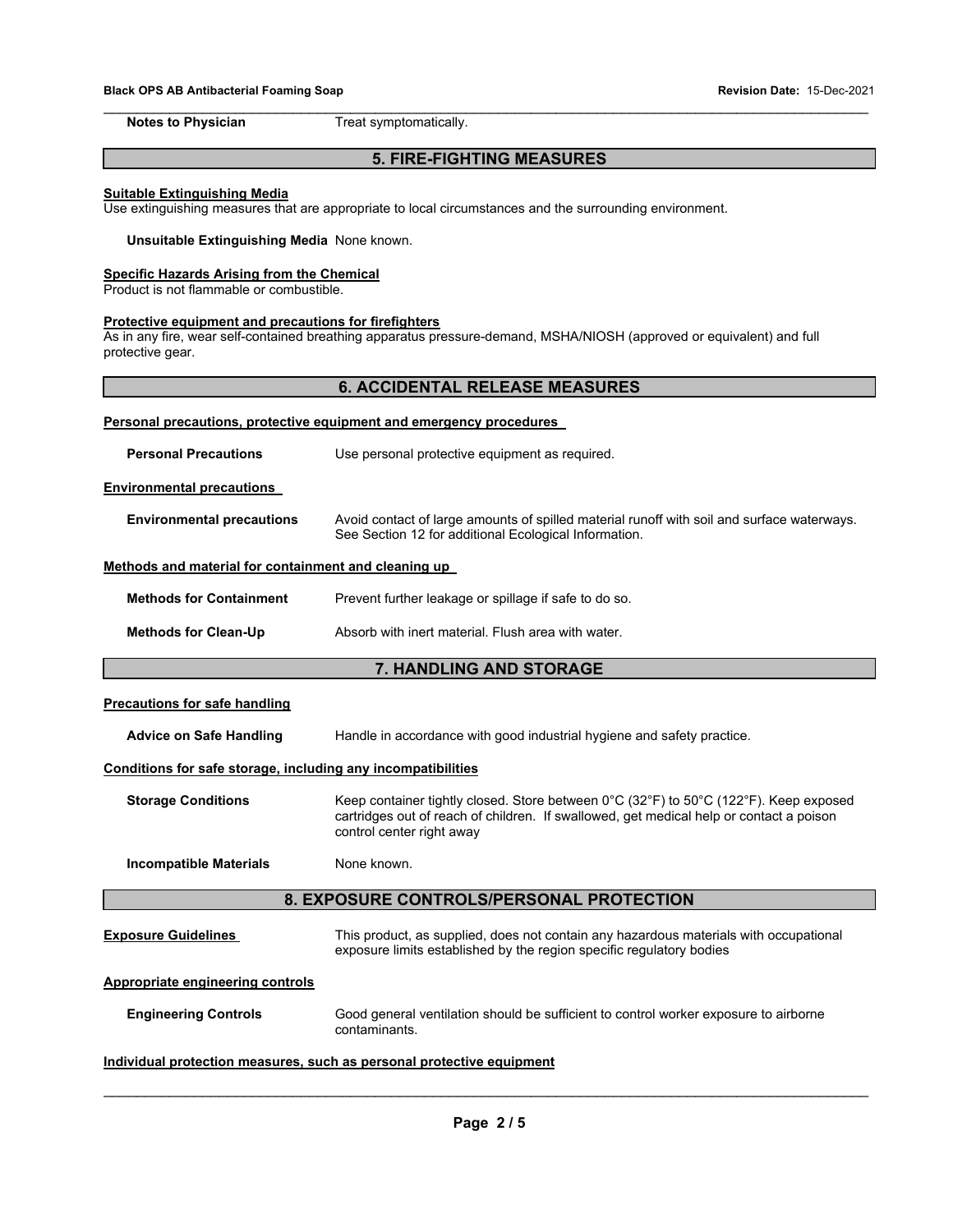| <b>Eye/Face Protection</b>                                                                            | No protective equipment is needed under normal use conditions. |  |  |
|-------------------------------------------------------------------------------------------------------|----------------------------------------------------------------|--|--|
| <b>Skin and Body Protection</b>                                                                       | No protective equipment is needed under normal use conditions. |  |  |
| <b>Respiratory Protection</b>                                                                         | No protective equipment is needed under normal use conditions. |  |  |
| General Hygiene Considerations Handle in accordance with good industrial hygiene and safety practice. |                                                                |  |  |

# **9. PHYSICAL AND CHEMICAL PROPERTIES**

\_\_\_\_\_\_\_\_\_\_\_\_\_\_\_\_\_\_\_\_\_\_\_\_\_\_\_\_\_\_\_\_\_\_\_\_\_\_\_\_\_\_\_\_\_\_\_\_\_\_\_\_\_\_\_\_\_\_\_\_\_\_\_\_\_\_\_\_\_\_\_\_\_\_\_\_\_\_\_\_\_\_\_\_\_\_\_\_\_\_\_\_\_

### **Information on basic physical and chemical properties**

**Physical state** Liquid

| Appearance                       | Amber liquid          |  |
|----------------------------------|-----------------------|--|
| Color                            | Amber                 |  |
|                                  |                       |  |
| Property                         | <b>Values</b>         |  |
| рH                               | 6.0 typical           |  |
| Melting point / freezing point   | Not determined        |  |
| Boiling point / boiling range    | Not determined        |  |
| <b>Flash point</b>               | Not determined        |  |
| <b>Evaporation Rate</b>          | $<$ 1                 |  |
| <b>Flammability (Solid, Gas)</b> | Liquid-Not applicable |  |
| <b>Flammability Limit in Air</b> |                       |  |
| Upper flammability or explosive  | Not determined        |  |
| limits                           |                       |  |
| Lower flammability or explosive  | Not determined        |  |
| limits                           |                       |  |
| <b>Vapor Pressure</b>            | Not determined        |  |
| <b>Vapor Density</b>             | Not determined        |  |
| <b>Relative Density</b>          | Not determined        |  |
| <b>Water Solubility</b>          | Not determined        |  |
| Solubility in other solvents     | Not determined        |  |
| <b>Partition Coefficient</b>     | Not determined        |  |
| <b>Autoignition temperature</b>  | Not determined        |  |
| <b>Decomposition temperature</b> | Not determined        |  |
| <b>Kinematic viscosity</b>       | Not determined        |  |
| <b>Dynamic Viscosity</b>         | Not determined        |  |
| <b>Explosive Properties</b>      | Not determined        |  |
| <b>Oxidizing Properties</b>      | Not determined        |  |
|                                  |                       |  |

**Odor Threshold** 

**Odor**<br> **Appearance** *Codor* **Threshold**<br> **A** Not determined

**Remarks • Method** 

# **10. STABILITY AND REACTIVITY**

### **Reactivity**

Not reactive under normal conditions.

### **Chemical stability**

Stable under recommended storage conditions. **Possibility of hazardous reactions**  None under normal processing.

**Conditions to Avoid**  None known. **Incompatible materials**  None known.

**Hazardous decomposition products**  Carbon oxides.

\_\_\_\_\_\_\_\_\_\_\_\_\_\_\_\_\_\_\_\_\_\_\_\_\_\_\_\_\_\_\_\_\_\_\_\_\_\_\_\_\_\_\_\_\_\_\_\_\_\_\_\_\_\_\_\_\_\_\_\_\_\_\_\_\_\_\_\_\_\_\_\_\_\_\_\_\_\_\_\_\_\_\_\_\_\_\_\_\_\_\_\_\_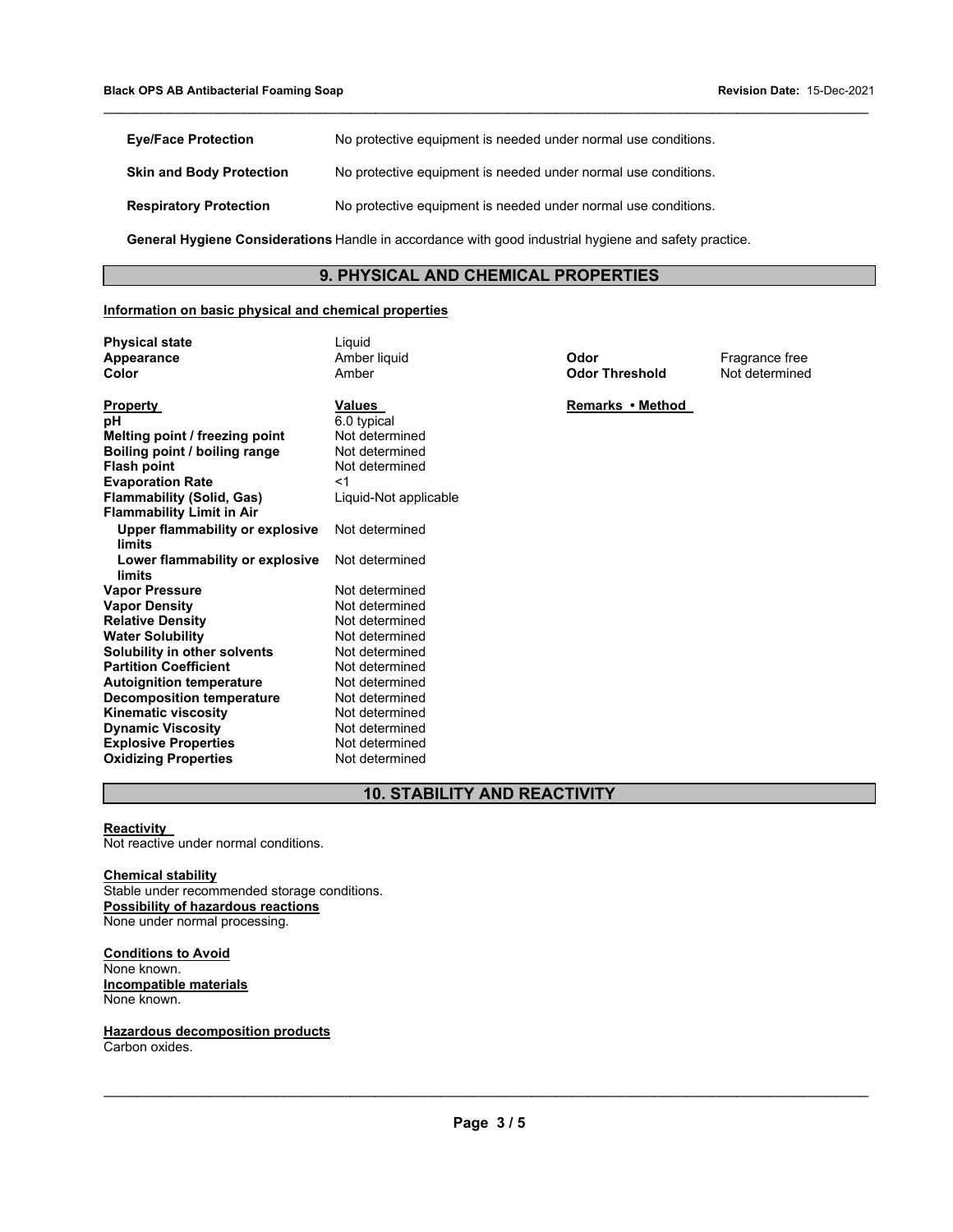# $\_$  ,  $\_$  ,  $\_$  ,  $\_$  ,  $\_$  ,  $\_$  ,  $\_$  ,  $\_$  ,  $\_$  ,  $\_$  ,  $\_$  ,  $\_$  ,  $\_$  ,  $\_$  ,  $\_$  ,  $\_$  ,  $\_$  ,  $\_$  ,  $\_$  ,  $\_$  ,  $\_$  ,  $\_$  ,  $\_$  ,  $\_$  ,  $\_$  ,  $\_$  ,  $\_$  ,  $\_$  ,  $\_$  ,  $\_$  ,  $\_$  ,  $\_$  ,  $\_$  ,  $\_$  ,  $\_$  ,  $\_$  ,  $\_$  , **11. TOXICOLOGICAL INFORMATION**

| Information on likely routes of exposure                                                                               |                                                                                                                                              |  |  |  |  |
|------------------------------------------------------------------------------------------------------------------------|----------------------------------------------------------------------------------------------------------------------------------------------|--|--|--|--|
| <b>Product Information</b>                                                                                             |                                                                                                                                              |  |  |  |  |
| <b>Eye Contact</b>                                                                                                     | Avoid contact with eyes.                                                                                                                     |  |  |  |  |
| <b>Skin Contact</b>                                                                                                    | Not expected to be a skin irritant during prescribed use.                                                                                    |  |  |  |  |
| <b>Inhalation</b>                                                                                                      | Not expected to be an inhalation hazard during prescribed use.                                                                               |  |  |  |  |
| Ingestion                                                                                                              | Do not ingest.                                                                                                                               |  |  |  |  |
| <b>Component Information</b><br>Not available                                                                          |                                                                                                                                              |  |  |  |  |
|                                                                                                                        | Symptoms related to the physical, chemical and toxicological characteristics                                                                 |  |  |  |  |
| <b>Symptoms</b>                                                                                                        | Please see section 4 of this SDS for symptoms.                                                                                               |  |  |  |  |
|                                                                                                                        | Delayed and immediate effects as well as chronic effects from short and long-term exposure                                                   |  |  |  |  |
| Carcinogenicity                                                                                                        | Based on the information provided, this product does not contain any carcinogens or<br>potential carcinogens as listed by OSHA, IARC or NTP. |  |  |  |  |
| <b>Numerical measures of toxicity</b><br>Not determined                                                                |                                                                                                                                              |  |  |  |  |
|                                                                                                                        | <b>12. ECOLOGICAL INFORMATION</b>                                                                                                            |  |  |  |  |
| <b>Ecotoxicity</b><br>Toxic to aquatic life with long lasting effects.<br>Persistence/Degradability<br>Not determined. |                                                                                                                                              |  |  |  |  |
|                                                                                                                        |                                                                                                                                              |  |  |  |  |
| <b>Bioaccumulation</b><br>There is no data for this product.                                                           |                                                                                                                                              |  |  |  |  |
| <b>Mobility</b><br>Not determined                                                                                      |                                                                                                                                              |  |  |  |  |
| <b>Other Adverse Effects</b><br>Not determined                                                                         |                                                                                                                                              |  |  |  |  |
|                                                                                                                        | <b>13. DISPOSAL CONSIDERATIONS</b>                                                                                                           |  |  |  |  |
| <b>Waste Treatment Methods</b>                                                                                         |                                                                                                                                              |  |  |  |  |
| <b>Disposal of Wastes</b>                                                                                              | Disposal should be in accordance with applicable regional, national and local laws and<br>regulations.                                       |  |  |  |  |
| <b>Contaminated Packaging</b>                                                                                          | Disposal should be in accordance with applicable regional, national and local laws and<br>regulations.                                       |  |  |  |  |
| <b>14. TRANSPORT INFORMATION</b>                                                                                       |                                                                                                                                              |  |  |  |  |
| <b>Note</b>                                                                                                            | Please see current shipping paper for most up to date shipping information, including<br>exemptions and special circumstances.               |  |  |  |  |
| <u>DOT</u>                                                                                                             | Not regulated                                                                                                                                |  |  |  |  |